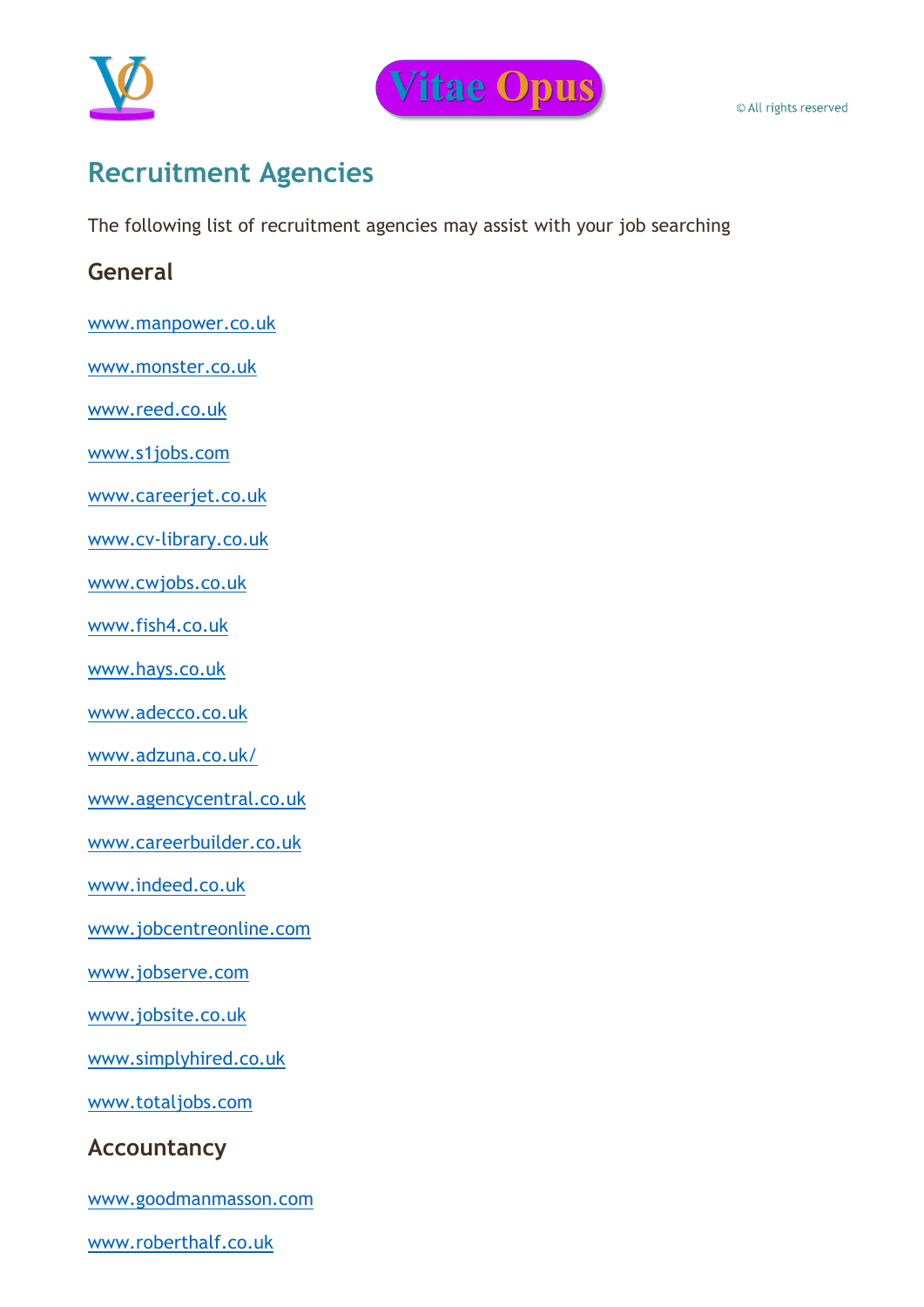



[www.robertwalters.co.uk](http://www.robertwalters.co.uk/)

[www.axonresourcing.com](http://www.axonresourcing.com/)

[www.cityjobs.com](http://www.cityjobs.com/)

[www.dicksonobrien.co.uk](http://www.dicksonobrien.co.uk/)

[www.accountancyagejobs.com](http://www.accountancyagejobs.com/)

[www.advantageresourcing.com](http://www.advantageresourcing.com/)

[www.ambition.co.uk](http://www.ambition.co.uk/)

[www.fdrecruit.co.uk](http://www.fdrecruit.co.uk/)

[www.financial-recruits.co.uk](http://www.financial-recruits.co.uk/)

[www.gaapweb.com](http://www.gaapweb.com/)

[www.rolanddowell.com](http://www.rolanddowell.com/)

[www.walkerjoice-recruitment.co.uk](http://www.walkerjoice-recruitment.co.uk/)

[www.hitchenorwakeford.com](http://www.hitchenorwakeford.com/)

[www.marcdaniels.co.uk](http://www.marcdaniels.co.uk/)

[www.markssattin.co.uk](http://www.markssattin.co.uk/)

[www.morganmckinley.co.uk](http://www.morganmckinley.co.uk/)

[www.pagepersonnel.co.uk](http://www.pagepersonnel.co.uk/)

#### **Aerospace**

[www.matchtech.com](http://www.matchtech.com/)

[www.morson.com](http://www.morson.com/)

[www.novoexec.com](http://www.novoexec.com/)

[www.oaklandsglobal.co.uk](http://www.oaklandsglobal.co.uk/)

[www.arm.co.uk](http://www.arm.co.uk/)

[www.aviationjobsearch.com](http://www.aviationjobsearch.com/)

[www.bostonair.co.uk](http://www.bostonair.co.uk/)

[www.csgtalent.com](http://www.csgtalent.com/)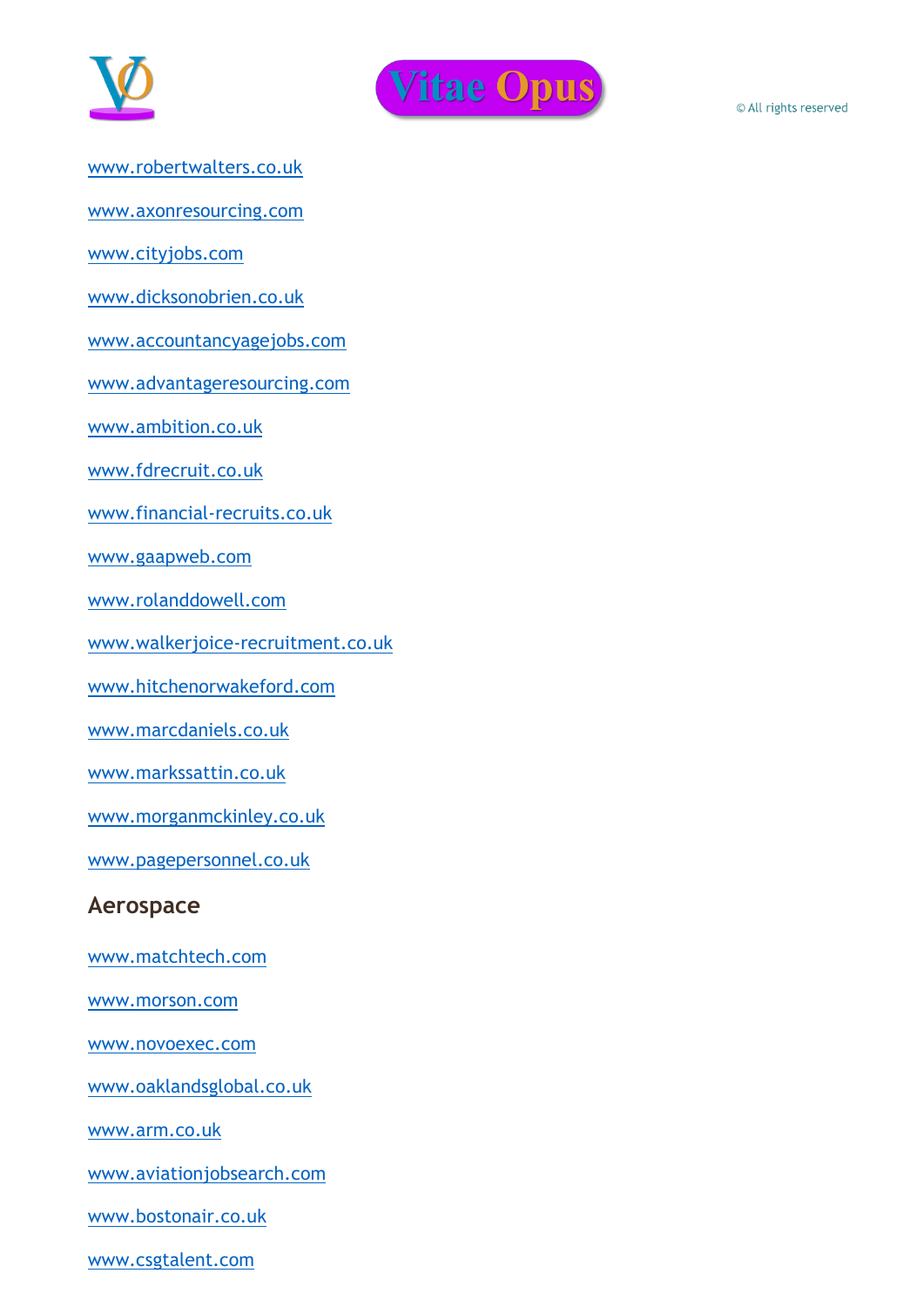



[jobs.flightglobal.com](http://jobs.flightglobal.com/)

[www.jmcrecruitmentsolutions.co.uk](http://www.jmcrecruitmentsolutions.co.uk/)

[www.aerosociety.com](http://www.aerosociety.com/)

[www.theengineer.co.uk](http://www.theengineer.co.uk/)

[www.adsgroup.org.uk](http://www.adsgroup.org.uk/)

[www.zenon.aero](http://www.zenon.aero/)

[www.aero-mag.com](http://www.aero-mag.com/)

[www.airtrafficmanagement.net](http://www.airtrafficmanagement.net/)

[www.flightglobal.com](http://www.flightglobal.com/)

#### **Banking**

[www.complinet.com/recruitment](http://www.complinet.com/recruitment)

[www.efinancialcareers.co.uk](http://www.efinancialcareers.co.uk/)

[www.advantageresourcing.co.uk](http://www.advantageresourcing.co.uk/)

[www.uk.astoncarter.com](http://www.uk.astoncarter.com/)

[www.cityjobs.com](http://www.cityjobs.com/)

[www.coburgbanks.co.uk](http://www.coburgbanks.co.uk/)

[www.advantageresourcing.co.uk](http://www.advantageresourcing.co.uk/)

[www.uk.astoncarter.com](http://www.uk.astoncarter.com/)

[www.michaelpage.co.uk](http://www.michaelpage.co.uk/)

[www.ojassociates.com](http://www.ojassociates.com/)

[www.psdgroup.com](http://www.psdgroup.com/)

[www.verridianrecruitment.co.uk](http://www.verridianrecruitment.co.uk/)

[www.cityjobs.com](http://www.cityjobs.com/)

[www.coburgbanks.co.uk](http://www.coburgbanks.co.uk/)

[www.exec-appointments.com](http://www.exec-appointments.com/)

[www.uki.huxley.com](http://www.uki.huxley.com/)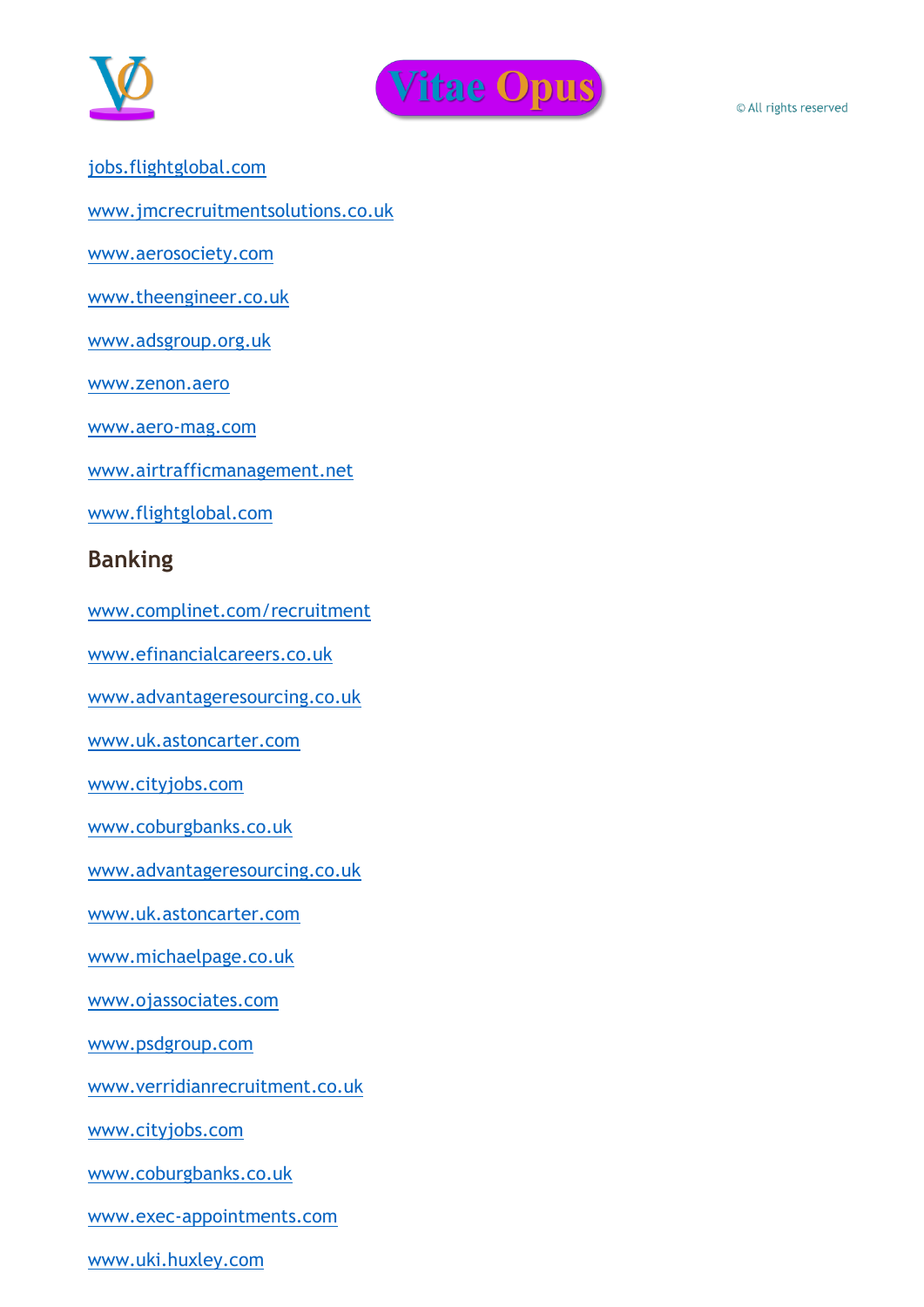



#### [www.markssattin.co.uk](http://www.markssattin.co.uk/)

# **Charity**

[www.edenbrown-charities.com](http://www.edenbrown-charities.com/)

[www.exec-appointments.com](http://www.exec-appointments.com/)

[www.flowcaritas.co.uk](http://www.flowcaritas.co.uk/)

[www.goodmoves.org.uk](http://www.goodmoves.org.uk/)

[www.jobs.theguardian.com](http://www.jobs.theguardian.com/)

[www.allenlane.co.uk](http://www.allenlane.co.uk/)

[www.bond.org.uk/jobs](http://www.bond.org.uk/jobs)

[www.charityjob.co.uk](http://www.charityjob.co.uk/)

[www.charitypeople.co.uk](http://www.charitypeople.co.uk/)

[www.ep-uk.org](http://www.ep-uk.org/)

[www.harrishill.co.uk](http://www.harrishill.co.uk/)

[www.jobs.insidehousing.co.uk](http://www.jobs.insidehousing.co.uk/)

[www.jobsgopublic.com](http://www.jobsgopublic.com/)

[www.kagep.com](http://www.kagep.com/)

[www.nonprofit.linkedin.com](http://www.nonprofit.linkedin.com/)

[www.mango.org.uk](http://www.mango.org.uk/)

[www.robertsonbell.co.uk](http://www.robertsonbell.co.uk/)

[www.tbijobs.co.uk](http://www.tbijobs.co.uk/)

[www.jobs.thirdsector.co.uk](http://www.jobs.thirdsector.co.uk/)

[www.voluntarysectorjobs.co.uk](http://www.voluntarysectorjobs.co.uk/)

[www.morganhunt.com](http://www.morganhunt.com/)

[www.oxfordhr.co.uk](http://www.oxfordhr.co.uk/)

[www.perrettlaver.com](http://www.perrettlaver.com/)

[www.prospect-us.co.uk](http://www.prospect-us.co.uk/)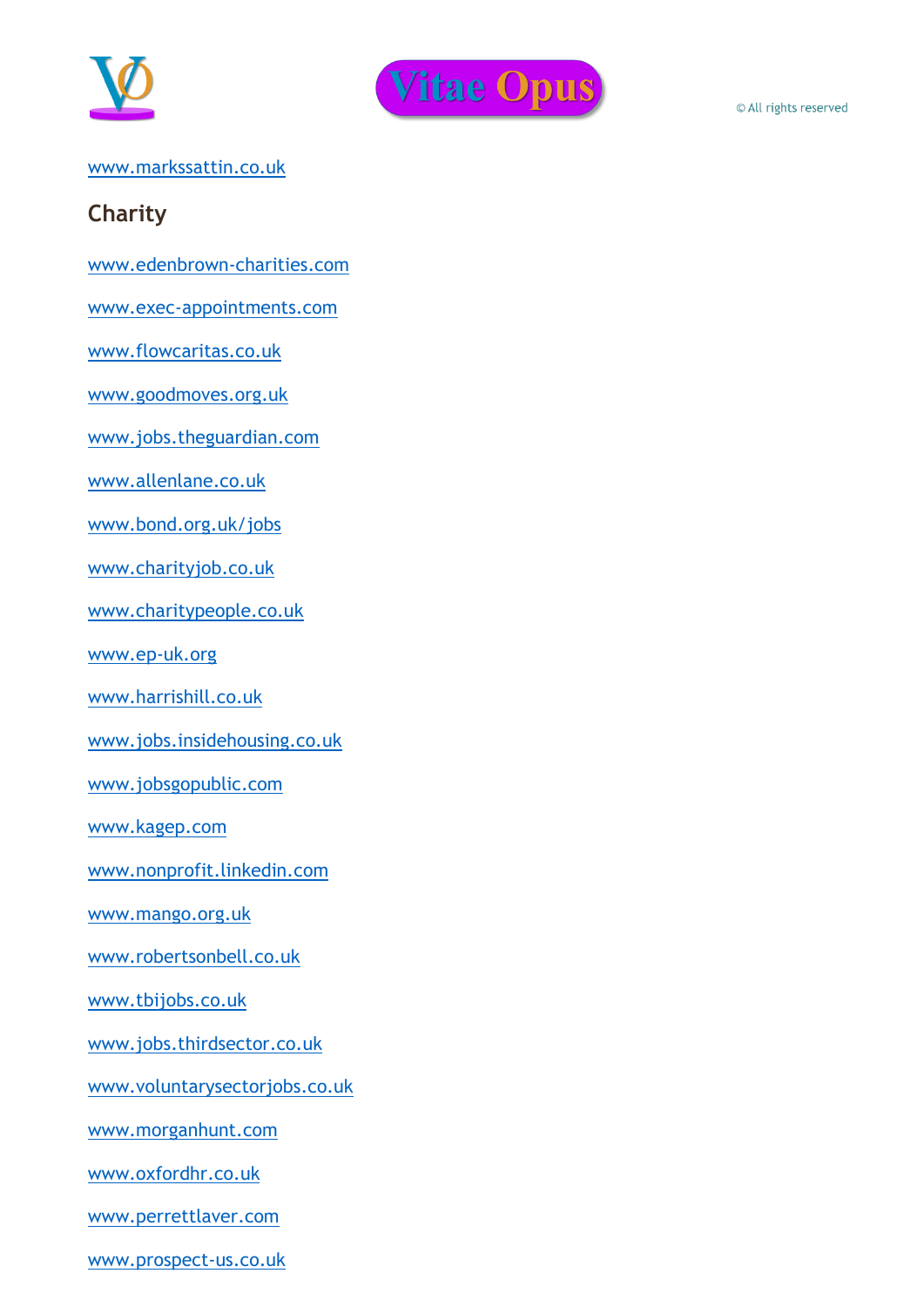



#### [www.reachskills.org.uk](http://www.reachskills.org.uk/)

### **Education**

[www.eteach.com](http://www.eteach.com/)

[www.lsceducation.com](http://www.lsceducation.com/)

[www.berwickpartners.co.uk](http://www.berwickpartners.co.uk/)

[www.connaughteducation.com](http://www.connaughteducation.com/)

[www.connex-education.com](http://www.connex-education.com/)

[www.education-jobs.co.uk](http://www.education-jobs.co.uk/)

[www.protocol-education.com](http://www.protocol-education.com/)

[www.tes.com/uk](http://www.tes.com/uk)

[www.tpp.co.uk/disciplines/education-training](http://www.tpp.co.uk/disciplines/education-training)

[www.impactteachers.com](http://www.impactteachers.com/)

[www.jmeducation.co.uk](http://www.jmeducation.co.uk/)

[www.jobs.ac.uk](http://www.jobs.ac.uk/)

#### **Energy**

[www.ganymedesolutions.co.uk](http://www.ganymedesolutions.co.uk/)

[www.infinityresourcesuk.com](http://www.infinityresourcesuk.com/)

[www.justutilities.net](http://www.justutilities.net/)

[www.kin-tec.com](http://www.kin-tec.com/)

[www.adr-powerandenergy-recruitment.co.uk](http://www.adr-powerandenergy-recruitment.co.uk/)

[www.allen-york.com](http://www.allen-york.com/)

[www.brunel.net](http://www.brunel.net/)

[www.endsjobsearch.co.uk](http://www.endsjobsearch.co.uk/)

[www.ersg.co.uk](http://www.ersg.co.uk/)

[www.matchtech.com](http://www.matchtech.com/)

[www.morson.com](http://www.morson.com/)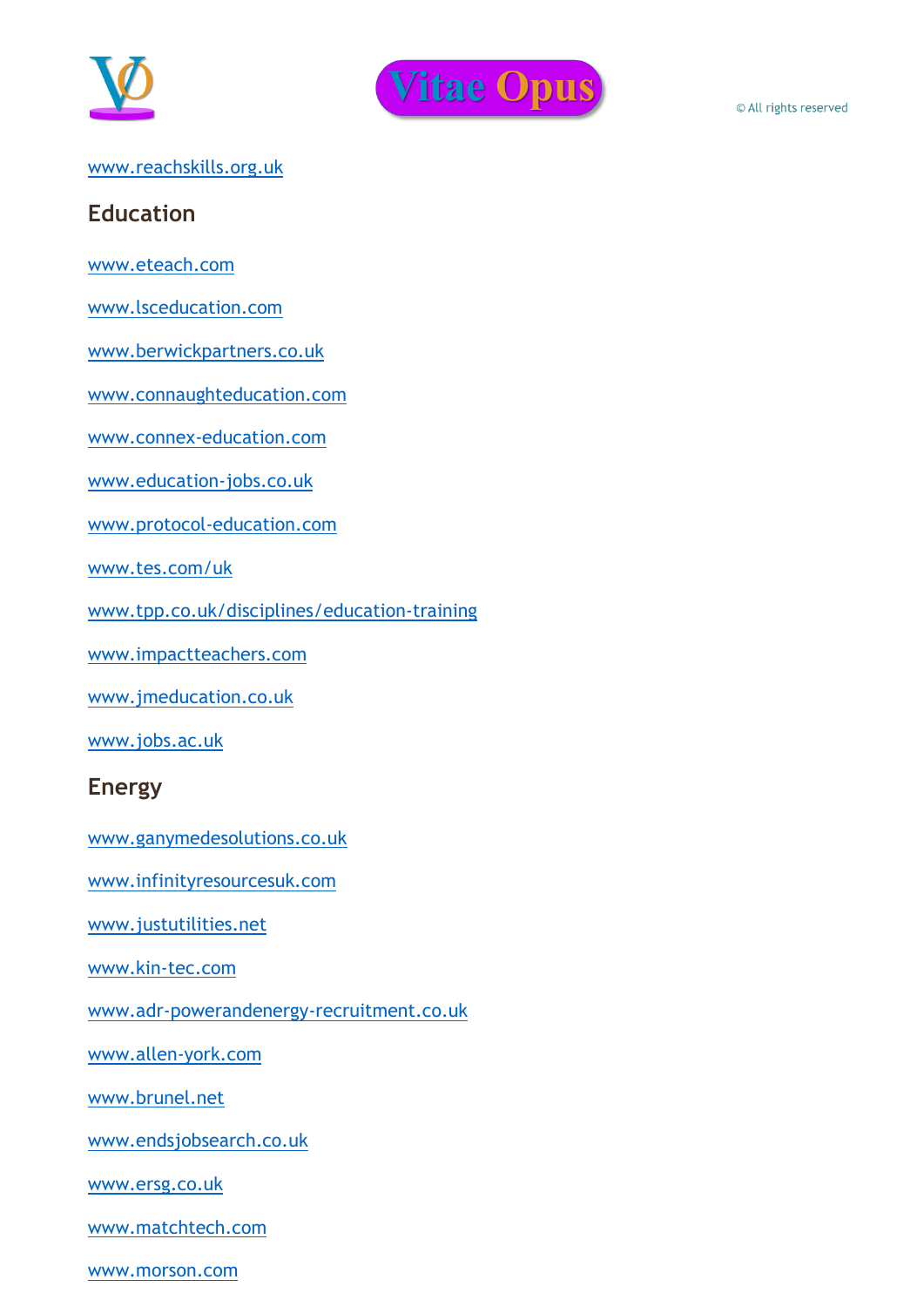



- [www.nuclearsectorjobs.co.uk](http://www.nuclearsectorjobs.co.uk/)
- [www.oilandgasjobsearch.com](http://www.oilandgasjobsearch.com/)

[www.orionjobs.com](http://www.orionjobs.com/)

[www.peoplewithenergy.co.uk](http://www.peoplewithenergy.co.uk/)

[www.renewablescareers.com](http://www.renewablescareers.com/)

[www.csi-executivesearch.com](http://www.csi-executivesearch.com/)

[www.avaenergy.co.uk](http://www.avaenergy.co.uk/)

[www.oscar-energy.com](http://www.oscar-energy.com/)

[www.preng.com](http://www.preng.com/)

[www.resourcing-solutions.com](http://www.resourcing-solutions.com/)

[www.rigzone.com](http://www.rigzone.com/)

[www.team-energy.co.uk](http://www.team-energy.co.uk/)

[www.utilityjobsearch.com](http://www.utilityjobsearch.com/)

[www.utilitypeopleuk.com](http://www.utilitypeopleuk.com/)

# **Health**

[www.wales.nhs.uk](http://www.wales.nhs.uk/)

[www.jobs4medical.co.uk](http://www.jobs4medical.co.uk/)

[www.hscni.net](http://www.hscni.net/)

[www.show.scot.nhs.uk](http://www.show.scot.nhs.uk/)

[www.nhs.uk](http://www.nhs.uk/)

[www.morganhunt.com](http://www.morganhunt.com/)

[www.nhscareers.nhs.uk](http://www.nhscareers.nhs.uk/)

[www.jobs.nhs.uk](http://www.jobs.nhs.uk/)

[www.veredus.co.uk](http://www.veredus.co.uk/)

[www.finegreen.co.uk](http://www.finegreen.co.uk/)

[www.hscrecruit.com](http://www.hscrecruit.com/)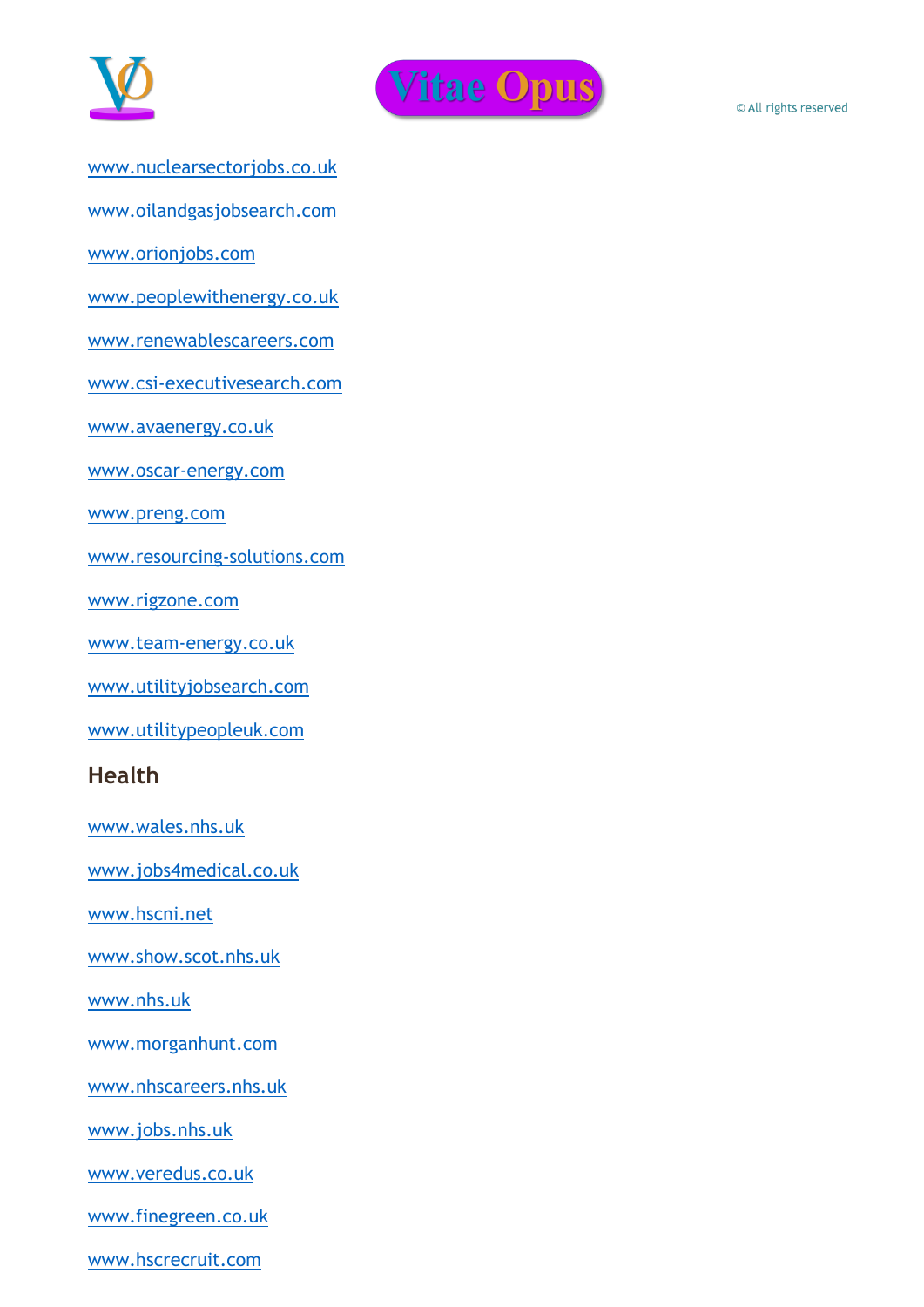



#### [www.hsjjobs.com](http://www.hsjjobs.com/)

#### **HR**

- [www.frazerjones.com/uk](http://www.frazerjones.com/uk)
- [www.drapersjobs.com](http://www.drapersjobs.com/)
- [www.thehrdirector.com](http://www.thehrdirector.com/)
- [www.ashleykatehr.com](http://www.ashleykatehr.com/)
- [www.blueeskimo.com](http://www.blueeskimo.com/)
- [www.changeboard.com](http://www.changeboard.com/)
- [www.consult-hr.co.uk](http://www.consult-hr.co.uk/)
- [www.digby-morgan.com](http://www.digby-morgan.com/)
- [www.hrjobs.co.uk](http://www.hrjobs.co.uk/)
- [www.hrrecruitment.co.uk](http://www.hrrecruitment.co.uk/)
- [www.morganphilips.com](http://www.morganphilips.com/)
- [www.strategic-dimensions.co.uk](http://www.strategic-dimensions.co.uk/)
- [www.executive-grapevine.com](http://www.executive-grapevine.com/)
- [www.hraspectsnorthwest.co.uk](http://www.hraspectsnorthwest.co.uk/)
- [www.hrbullets.co.uk](http://www.hrbullets.co.uk/)
- [www.thehrdirector.com](http://www.thehrdirector.com/)
- [www.inhr.co.uk](http://www.inhr.co.uk/)
- [www.mdh.co.uk](http://www.mdh.co.uk/)
- [www.oakleafpartnership.com](http://www.oakleafpartnership.com/)
- [www.oasishr.com](http://www.oasishr.com/)
- [www.simplyhrjobs.co.uk](http://www.simplyhrjobs.co.uk/)
- **Insurance**
- [www.iauk.co.uk](http://www.iauk.co.uk/)
- [www.sammons.co.uk/pensions](http://www.sammons.co.uk/pensions)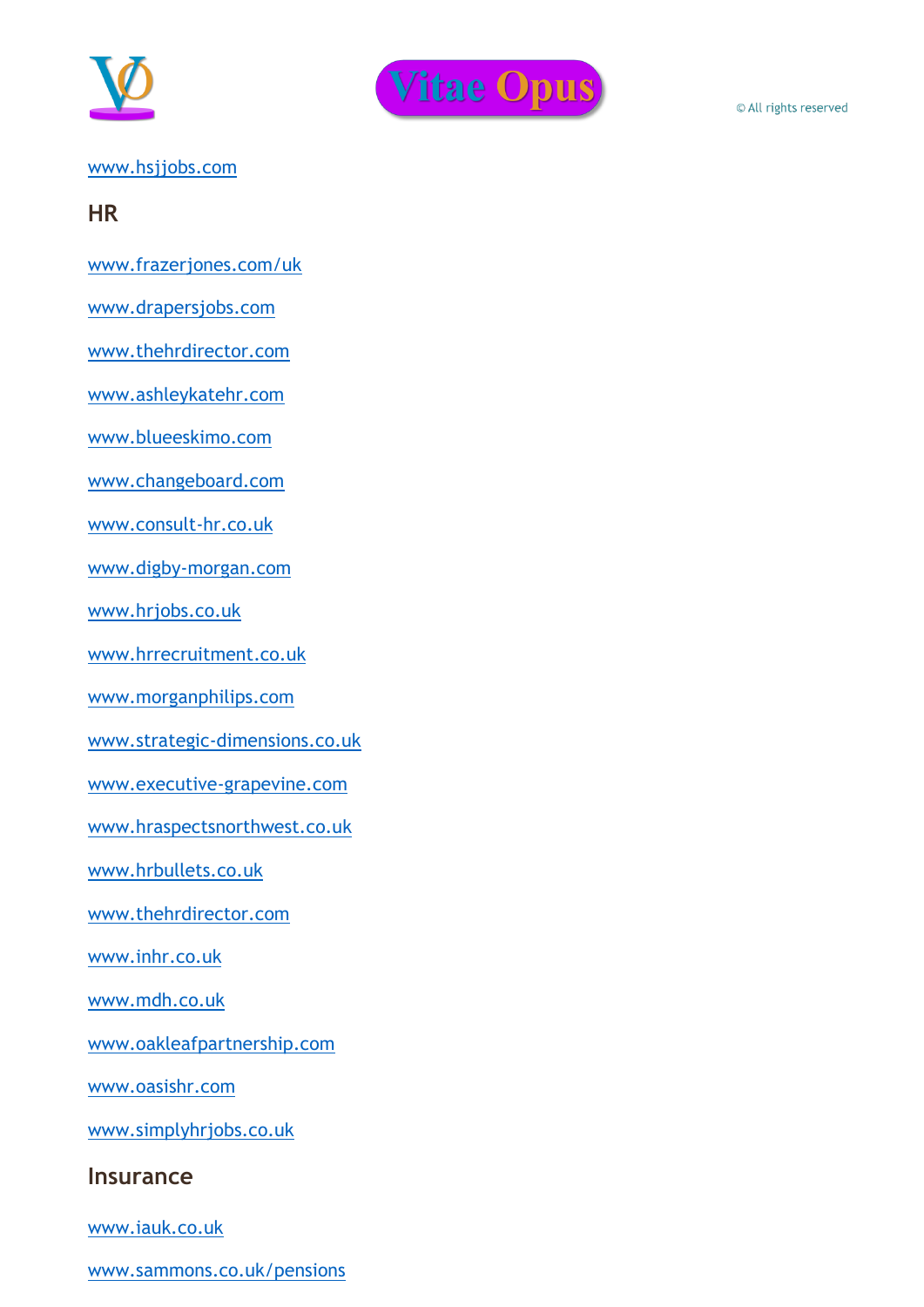



[www.abenefit2u.com](http://www.abenefit2u.com/)

[www.alexanderlloyd.co.uk](http://www.alexanderlloyd.co.uk/)

[www.amcinsurance.co.uk](http://www.amcinsurance.co.uk/)

[www.astoncharles.co.uk](http://www.astoncharles.co.uk/)

[www.branwellford.co.uk](http://www.branwellford.co.uk/)

[www.hillmansaunders.com](http://www.hillmansaunders.com/)

[www.sfrecruitment.co.uk](http://www.sfrecruitment.co.uk/)

[www.theyesagency.co.uk](http://www.theyesagency.co.uk/)

[www.insuranceage.co.uk](http://www.insuranceage.co.uk/)

[www.insurancejobs.co.uk](http://www.insurancejobs.co.uk/)

[www.ipsgroup.co.uk](http://www.ipsgroup.co.uk/)

[www.kempsterbowers.co.uk](http://www.kempsterbowers.co.uk/)

[www.lawesrecruitment.co.uk](http://www.lawesrecruitment.co.uk/)

[www.onlineinsurancejobs.co.uk](http://www.onlineinsurancejobs.co.uk/)

[www.pensioncareers.co.uk](http://www.pensioncareers.co.uk/)

#### **IT**

[www.computerweekly.com/jobs](http://www.computerweekly.com/jobs) [www.computing.co.uk/jobs](http://www.computing.co.uk/jobs)

[www.firstpointgroup.com](http://www.firstpointgroup.com/)

[www.experis.co.uk](http://www.experis.co.uk/)

[www.gibbshybrid.com](http://www.gibbshybrid.com/)

[www.austinfraser.com](http://www.austinfraser.com/)

[www.bcsrecruit.com](http://www.bcsrecruit.com/)

[www.blu-digital.co.uk](http://www.blu-digital.co.uk/)

[www.church-int.com](http://www.church-int.com/)

[www.computerfutures.com](http://www.computerfutures.com/)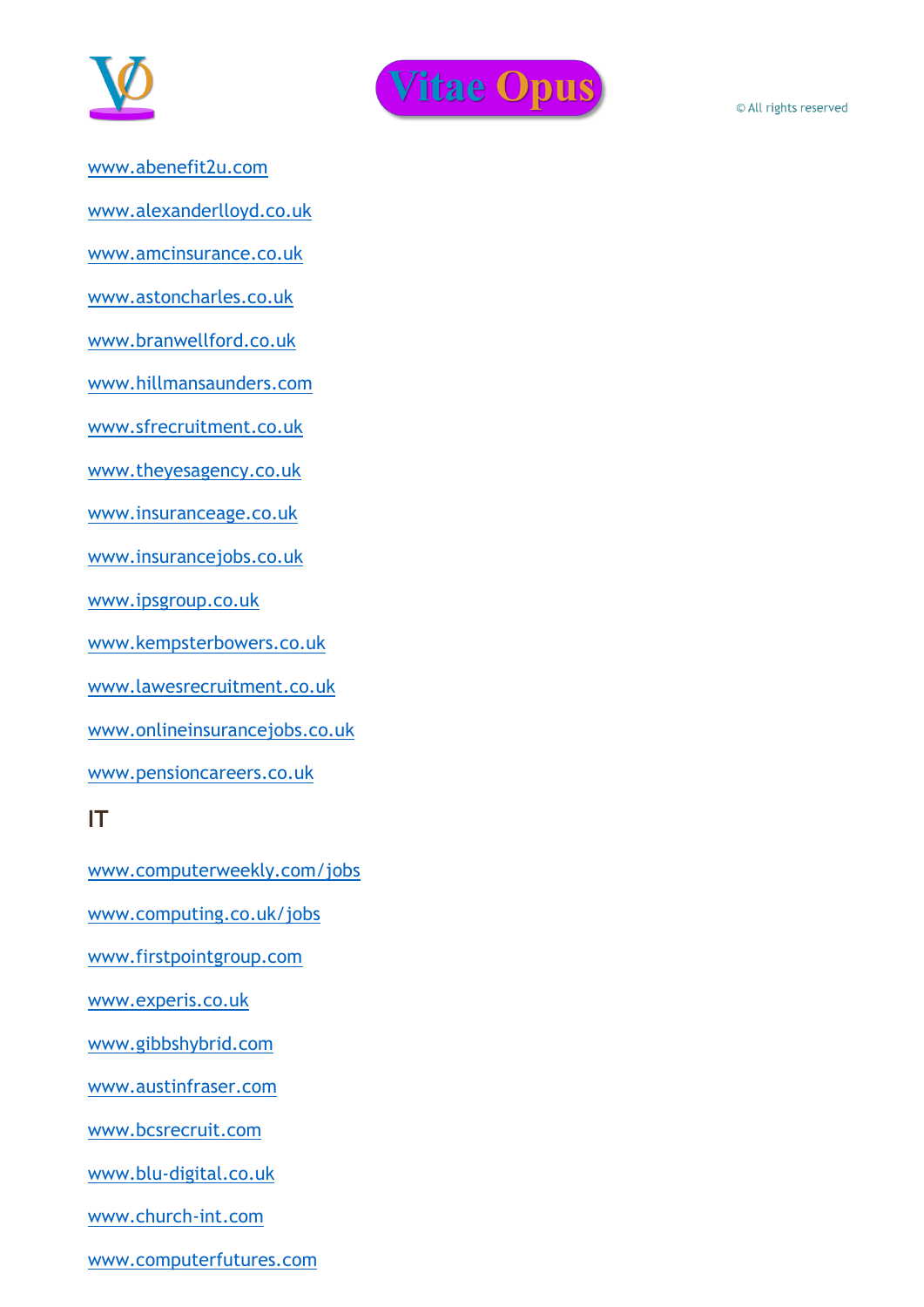



- [www.computerpeople.co.uk](http://www.computerpeople.co.uk/)
- [www.harveynash.com](http://www.harveynash.com/)
- [www.hendersonscott.com](http://www.hendersonscott.com/)
- [www.contractoruk.com](http://www.contractoruk.com/)
- [www.crimson.co.uk/it-recruitment](http://www.crimson.co.uk/it-recruitment/)
- [www.cwjobs.co.uk](http://www.cwjobs.co.uk/)
- [www.e-resourcing.co.uk](http://www.e-resourcing.co.uk/)
- [www.itconnections.co.uk](http://www.itconnections.co.uk/)
- [www.pgsconsultancy.com](http://www.pgsconsultancy.com/)
- [www.progressiverecruitment.com](http://www.progressiverecruitment.com/)
- [www.spring-technology.co.uk](http://www.spring-technology.co.uk/)
- [www.venturi-group.com](http://www.venturi-group.com/)
- [www.itjobswatch.co.uk](http://www.itjobswatch.co.uk/)
- [www.ingenio-global.com](http://www.ingenio-global.com/)
- [www.jenrickit.co.uk](http://www.jenrickit.co.uk/)
- [www.modis.co.uk](http://www.modis.co.uk/)
- [www.nicholsonsas.com](http://www.nicholsonsas.com/)
- [www.nigelfrank.com](http://www.nigelfrank.com/)
- **Legal**
- [www.legalprospects.com](http://www.legalprospects.com/)
- [www.ssq.com](http://www.ssq.com/)
- [www.simplylawjobs.com](http://www.simplylawjobs.com/)
- [www.chadwicknott.co.uk](http://www.chadwicknott.co.uk/)
- [www.douglas-scott.co.uk](http://www.douglas-scott.co.uk/)
- [www.ejlegal.co.uk](http://www.ejlegal.co.uk/)
- [www.ten-percent.co.uk](http://www.ten-percent.co.uk/)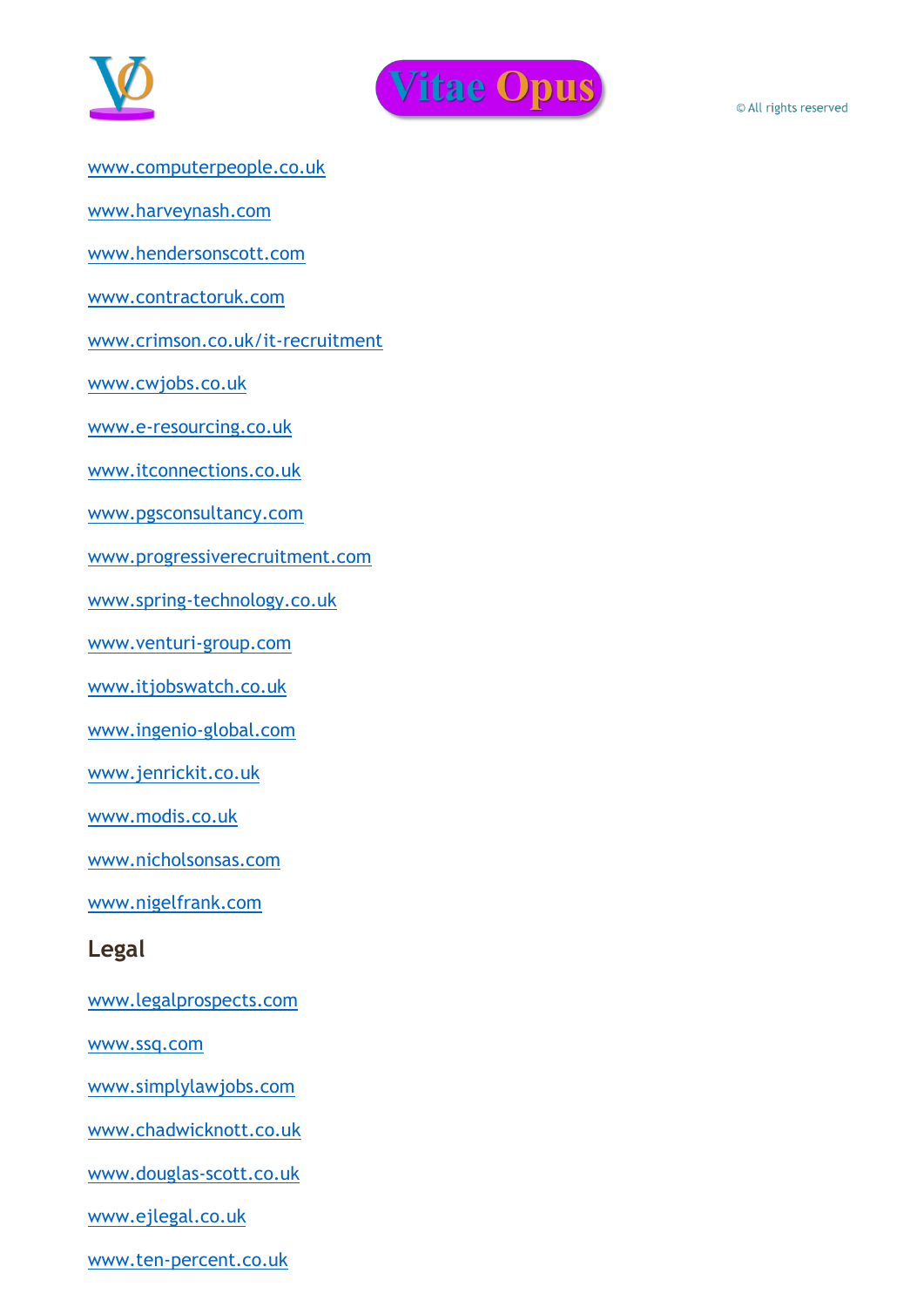



- [www.totallylegal.com](http://www.totallylegal.com/)
- [www.garfieldrobbins.com](http://www.garfieldrobbins.com/)
- [www.gristlegal.co.uk](http://www.gristlegal.co.uk/)
- [www.laurencesimons.com](http://www.laurencesimons.com/)
- [www.law-staff.co.uk](http://www.law-staff.co.uk/)

# **Manufacturing**

[www.jamrecruitment.co.uk](http://www.jamrecruitment.co.uk/)

- [www.mccourtnewton.co.uk](http://www.mccourtnewton.co.uk/)
- [www.advocate-group.co.uk](http://www.advocate-group.co.uk/)
- [www.eliteemployee.co.uk](http://www.eliteemployee.co.uk/)
- [www.gap-personnel.com](http://www.gap-personnel.com/)
- [www.quantica.co.uk](http://www.quantica.co.uk/)
- [www.redlinegroup.com](http://www.redlinegroup.com/)
- [www.transline.co.uk](http://www.transline.co.uk/)
- [www.manpower.co.uk](http://www.manpower.co.uk/)
- [www.manufacturingjobs.co.uk](http://www.manufacturingjobs.co.uk/)
- [www.manufacturingvacancies.com](http://www.manufacturingvacancies.com/)

# **Marketing**

- [www.the-works.co.uk](http://www.the-works.co.uk/)
- [www.vmagroup.com](http://www.vmagroup.com/)
- [www.clutch.co/uk/agencies](http://www.clutch.co/uk/agencies)
- [www.brandrepublic.com](http://www.brandrepublic.com/)
- [www.corpcommsmagazine.co.uk](http://www.corpcommsmagazine.co.uk/)
- [www.emrrecruitment.co.uk](http://www.emrrecruitment.co.uk/)
- [www.hansonsearch.com](http://www.hansonsearch.com/)
- [www.jobs-in-marketing.co.uk](http://www.jobs-in-marketing.co.uk/)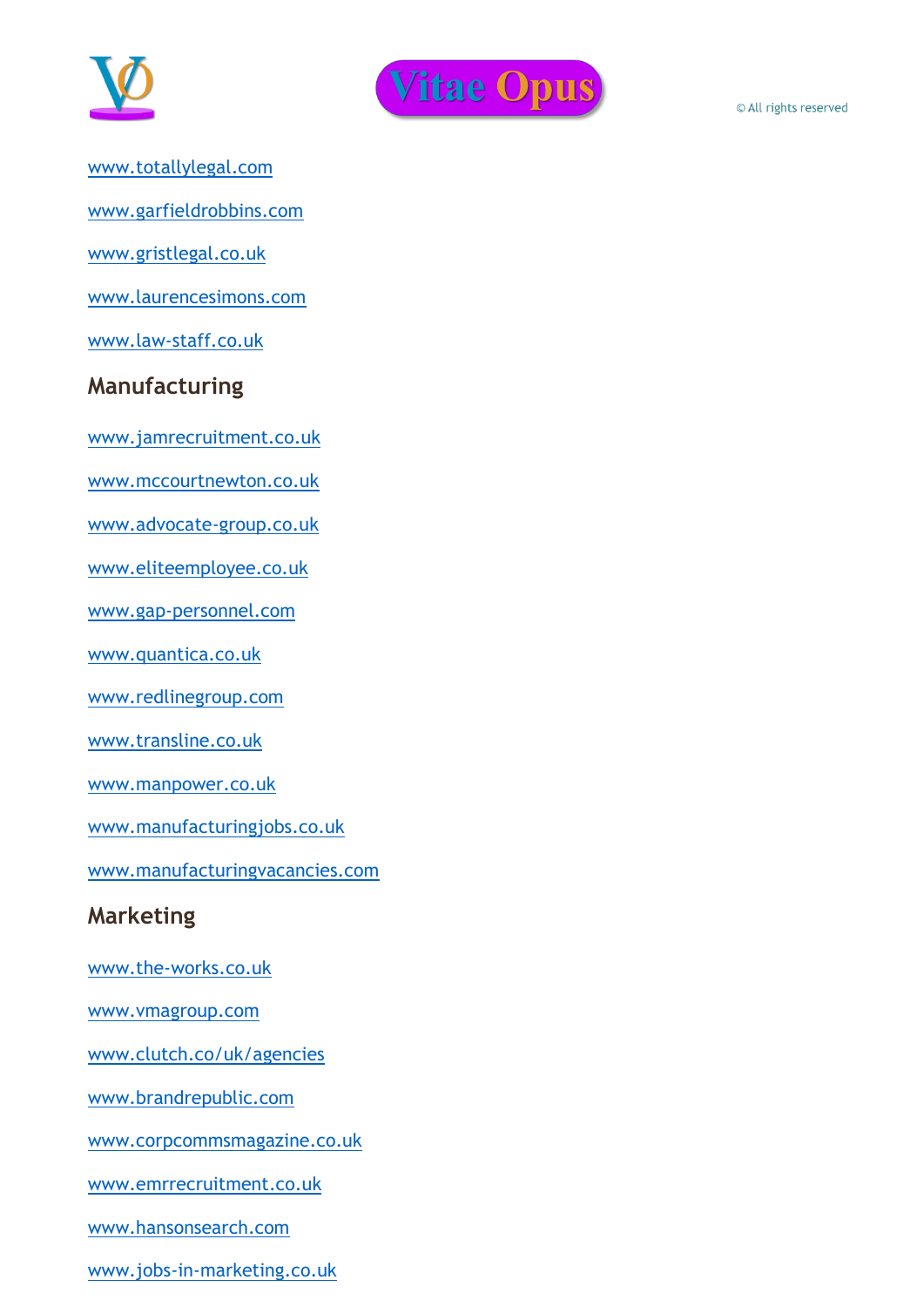



- [www.majorplayers.co.uk](http://www.majorplayers.co.uk/)
- [www.jobs.marketingweek.com](http://www.jobs.marketingweek.com/)
- [www.medianrecruit.co.uk](http://www.medianrecruit.co.uk/)
- [www.aquent.co.uk](http://www.aquent.co.uk/)
- [www.ballandhoolahan.co.uk](http://www.ballandhoolahan.co.uk/)
- [www.stopgap.co.uk](http://www.stopgap.co.uk/)
- [www.thedrum.com/jobs](http://www.thedrum.com/jobs/)
- [www.onlymarketingjobs.com](http://www.onlymarketingjobs.com/)
- [www.prfutures.co.uk](http://www.prfutures.co.uk/)
- [www.resourcesgroup.com](http://www.resourcesgroup.com/)
- [www.simplymarketingjobs.co.uk](http://www.simplymarketingjobs.co.uk/)

# **Pharmaceuticals**

- [www.goldgroup.co.uk](http://www.goldgroup.co.uk/)
- [www.hortoninternational.com](http://www.hortoninternational.com/)
- [www.jobs.newscientist.com](http://www.jobs.newscientist.com/)
- [www.paramountrecruitment.co.uk](http://www.paramountrecruitment.co.uk/)
- [www.scint.co.uk](http://www.scint.co.uk/)
- [www.seltekconsultants.co.uk](http://www.seltekconsultants.co.uk/)
- [www.srg.co.uk](http://www.srg.co.uk/)
- [www.starmedical.co.uk](http://www.starmedical.co.uk/)
- [www.zenopa.com/pharmaceutical](http://www.zenopa.com/pharmaceutical)
- [www.carrotpharma.co.uk](http://www.carrotpharma.co.uk/)
- [www.chasepeople.com](http://www.chasepeople.com/)
- [www.ckclinical.co.uk](http://www.ckclinical.co.uk/)
- [www.flamepharma.com](http://www.flamepharma.com/)
- [www.pharmafield.co.uk/jobs](http://www.pharmafield.co.uk/jobs)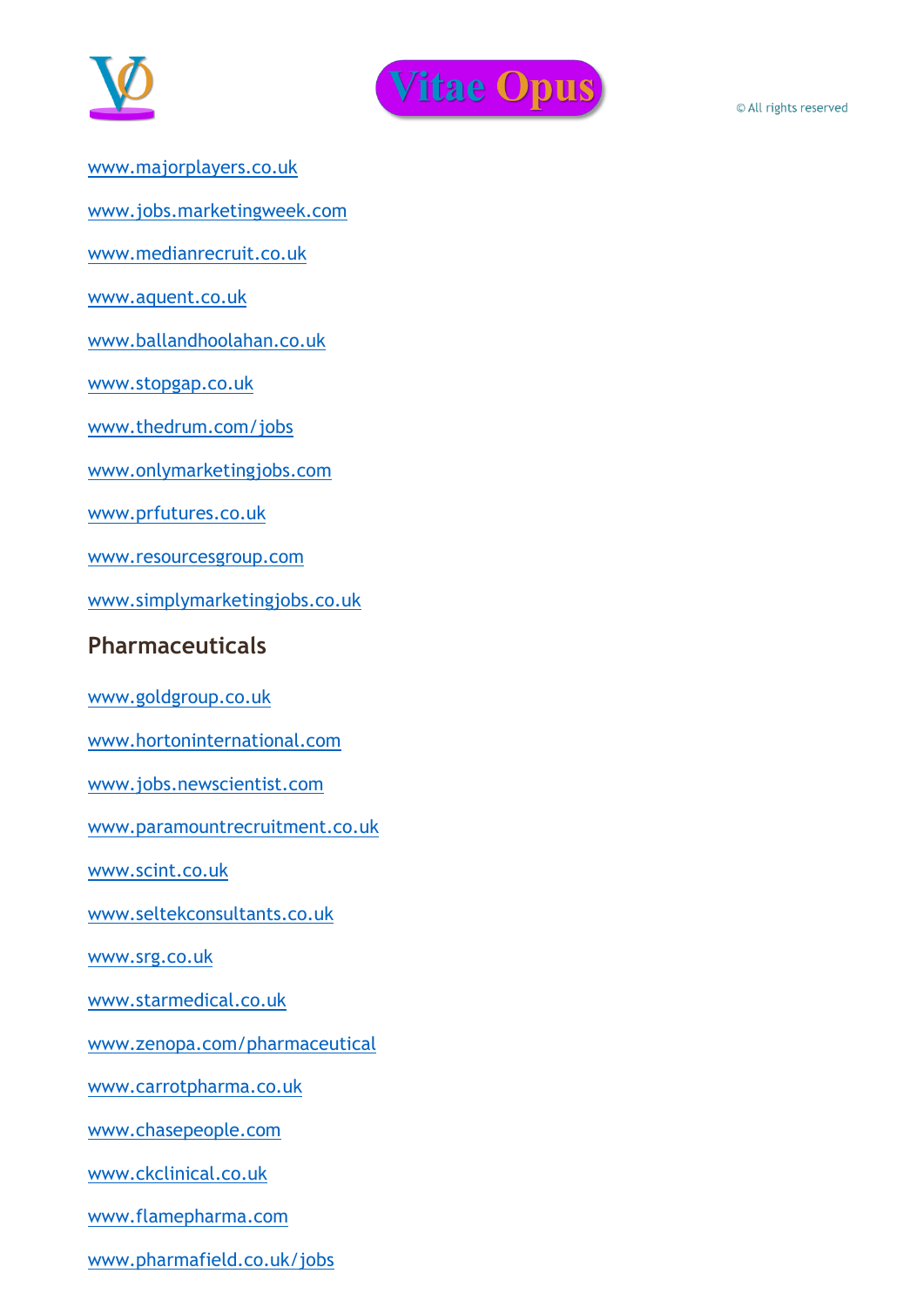



[www.pir-resourcing.com](http://www.pir-resourcing.com/)

[www.jobs.pmlive.com](http://www.jobs.pmlive.com/)

[www.proclinical.jobs](http://www.proclinical.jobs/)

[www.progressiverecruitment.com](http://www.progressiverecruitment.com/)

[www.prospect-health.com/medical-device-jobs](http://www.prospect-health.com/medical-device-jobs)

[www.pulsejobs.com/health-science-services](http://www.pulsejobs.com/health-science-services)

[www.realstaffing.com](http://www.realstaffing.com/)

[www.thersagroup.com](http://www.thersagroup.com/)

#### **Retail**

[www.retailgazette.co.uk](http://www.retailgazette.co.uk/)

[www.retailtimes.co.uk/](http://www.retailtimes.co.uk/)

[www.retail-week.com](http://www.retail-week.com/)

[www.theretailbulletin.com](http://www.theretailbulletin.com/)

[www.jobs.theimi.org.uk](http://www.jobs.theimi.org.uk/)

[www.inretail.co.uk](http://www.inretail.co.uk/)

[www.jolyonmarshall.com/](http://www.jolyonmarshall.com/)

[www.retailchoice.com](http://www.retailchoice.com/)

[www.drapersonline.com](http://www.drapersonline.com/)

[www.verdictretail.com](http://www.verdictretail.com/)

[www.detail2recruitment.com/retail](http://www.detail2recruitment.com/retail)

[www.drapersjobs.com](http://www.drapersjobs.com/)

[www.fidelispartners.co.uk](http://www.fidelispartners.co.uk/)

[www.fsrl.co.uk](http://www.fsrl.co.uk/)

[www.get-recruited.co.uk/fashion-recruitment-agency/](http://www.get-recruited.co.uk/fashion-recruitment-agency/)

[www.luxuryrecruit.com/](http://www.luxuryrecruit.com/)

[www.retailhumanresources.com](http://www.retailhumanresources.com/)